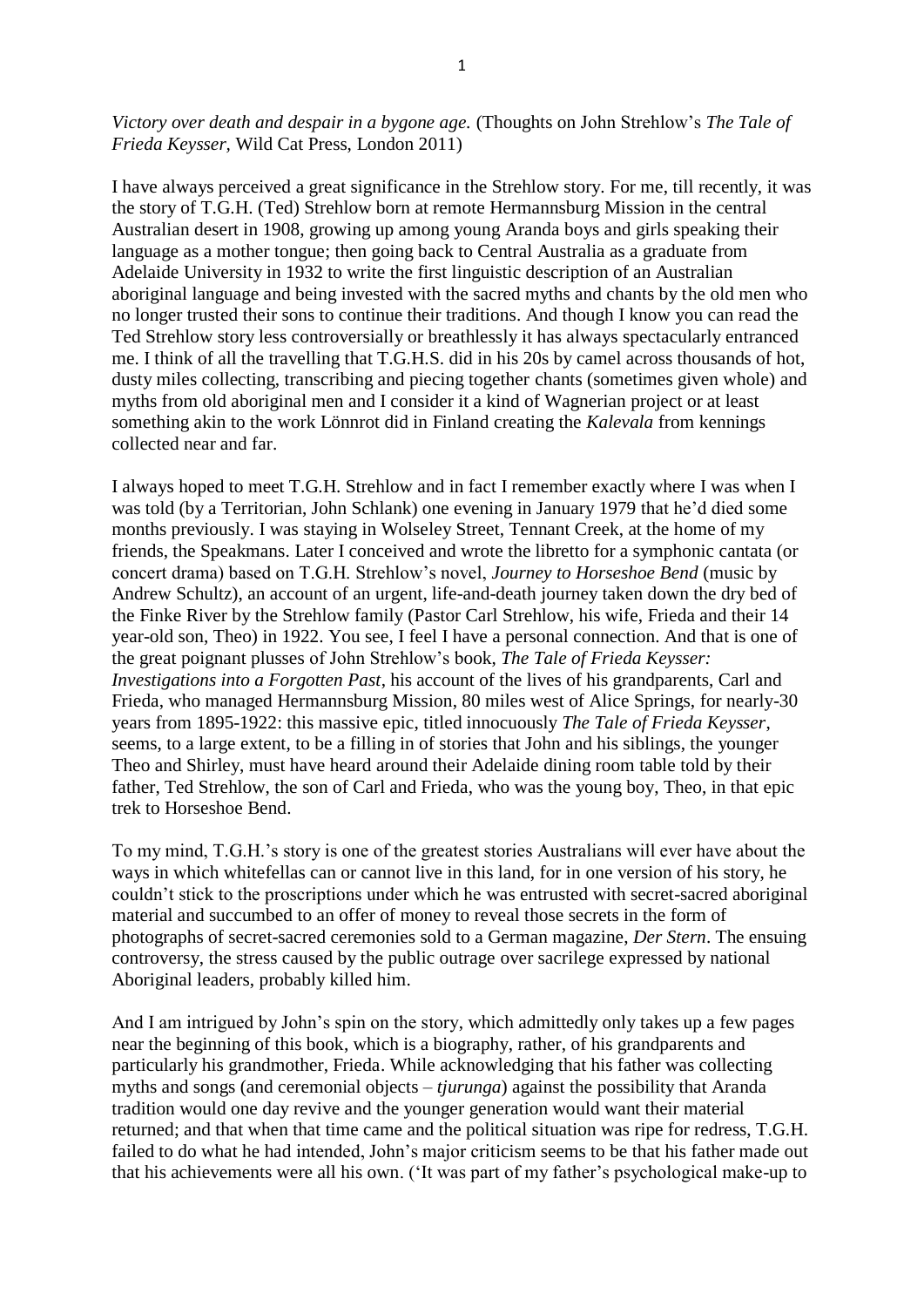need to be "the only one who knew".") And to be honest, I tended to believe this too; that Ted Strehlow came virtually from nowhere, was the only one trusted, that his was the Herculean heroic effort built on no-one else's; that in fact he was an only child. I didn't quite grasp that he had siblings who were taken back to Germany in 1910. I did *know* this, but had developed a convenient amnesia about it. That is, until I read this book, which proves that T.G.H. was not the only great Strehlow.

*The Tale of Frieda Keysser* reveals that in 1908, the year John"s father Ted Strehlow was born, his 36 year-old grandfather Carl had already completed with Rev. Johann Reuther the first translation of the New Testament into an aboriginal language, Dieri (one of the Lake Eyre languages), and was part way through his five-volume magnum opus *Die Aranda*- *und Loritja-Stämme in Zentral-Australien* (The Aranda and Loritja Tribes in Central Australia) this, on top of arduous missionary duties. John"s grandmother Frieda had reversed the trend of infant mortality at Hermannsburg, the only place in Central Australia where the popular Darwinian theory that the aboriginal people were doomed was being challenged. These were considerable achievements that have barely been appreciated till now.

And there is plenty of drama in this story of the grandparents to match the Greek tragedy of Ted Strehlow"s life. For a start it really is a great love story. Carl proposed marriage to Frieda after only one meeting at Obersulzbach in southern Germany in 1892 when the young pastor was making farewell visits to relatives, and she didn"t see him again until three years later when he rowed out to meet her boat the *Gera*, anchored in St. Vincent Gulf off Adelaide. On the basis of their one meeting, she was prepared to follow him around the world and marry him. They married at Light's Pass, South Australia on 25 September 1895 and she followed this man she"d fallen in love with at first sight 1,000 miles into the remote desert of Central Australia where they worked for the Aranda people, *in Gottes namen*, for the next few decades.

John calls their mission "a victory over death and despair in a bygone age". At a time in the 19<sup>th</sup> century when most Europeans assumed aborigines were on a path to extinction and even sympathetic whites aimed only so high as to "soften the pillow of a dying race", Carl and Frieda worked to make life better and statistically more likely. It's common these days to say that missionaries destroyed traditional culture, but John asks if it was not sensible to try to stop, for example, post-ceremonial wife-swapping when it only helped spread syphilis. Carl avoided witnessing Aranda ceremonies, but their songs must have been sung to him in his home on the mission compound so that he could transcribe them and translate them in *Die Aranda*- *und Loritja-Stämme*. And John tells of how Carl and Frieda eventually realised there were aspects of tradition that didn"t need to be changed and of their practical accommodations as when Carl decided that he would add to his considerable duties the doling out of food in the *esshaus* because he, as a white man, would not be bound by kinship obligations to share food with relatives who did not live in the mission community.

But John is unfashionable in taking a positive view of missionaries. In an interview in the *Alice Springs News* (14 Dec 2011), he has gone so far as to say that "the role of Christianity in Central Australia has been...an enormous positive thing..." and I wouldn"t be surprised if some members of Australia"s intelligentsia will simply not read this book once they get a sniff of the fact that it doesn't fit the prevailing 'political correctness'. Yet, in his 1,028 pages John mounts a fairly powerful argument. And to be fair, he does not fail to relate the really beautiful aspects of Aranda belief and culture. "Such an enchanted landscape these Aranda lived in," he says towards the end of the book and he"s not being ironic, "spirit-beings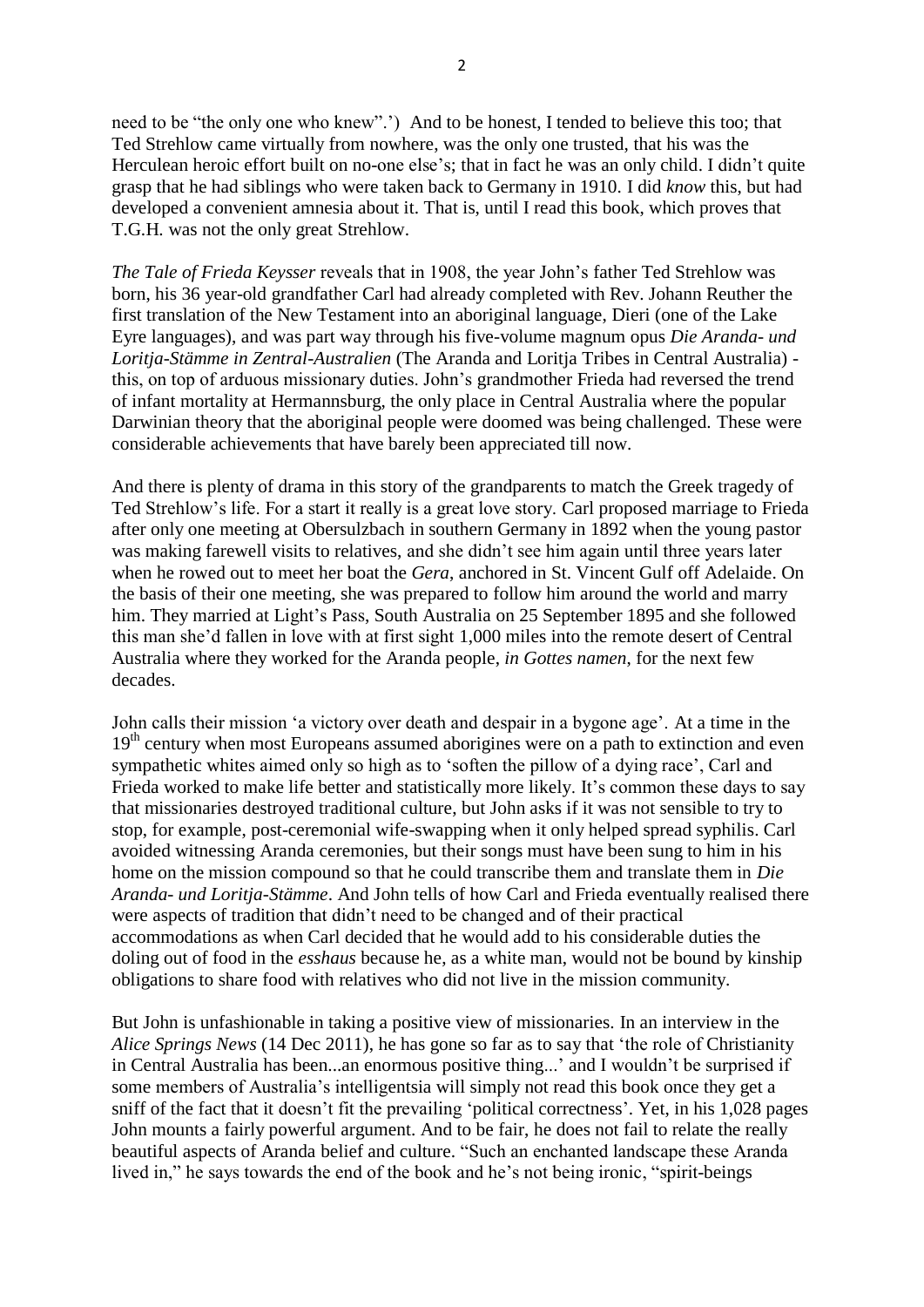everywhere; invisible, but throbbing with latent potential." I know exactly what he means. I"ve spoken in a previous blog about the way Aranda people (indeed other Central Australian people like the Pitjantjatjara and Warlpiri), even to this day, live as if with the characters of their mythical age all around them. As I wrote in *Considering the aboriginal land of Altjira*: "...commissioners in Aboriginal Land Claims have commented on their difficulty in working out sometimes whether a witness is citing a forebear or a mythological figure." And I suspect that John might concede that that world still exists (or co-exists) because we"ve both discussed how Aranda people will try to convert you to their worldview the minute you enter their country. The older generation today in fact practise 'Both Ways' – God's way and Aranda way. They don"t tear themselves apart trying to reconcile the conflicts.

This book, however, is titled *The Tale of Frieda Keysser* and a big part of John"s mission is to restore his grandmother to the centre of the story. He is annoyed that she has been airbrushed from history and has even taken Andrew Schultz and me to task for omitting her from our interpretation of *Journey to Horseshoe Bend*. To be fair, we did ask the Sydney Symphony if they could see their way to paying for a soprano soloist, but I admit we didn"t fight very hard when they refused; I was concentrating on portraying a relationship between Theo and his father, Carl, who would soon be replaced in Theo's affections (at least in my interpretation) by the old aboriginal men, in this case represented by Njitiaka. Another major reason for John"s focus was the discovery of Frieda"s diary (at least a discovery for him; his uncle knew it existed). Here was an invaluable alternative source of information on life in Central Australia in those early years. John had to teach himself the old German script to read it.

And that is only one example of his salvaging forgotten accounts from history. Because the book is rich with German background. Not only richly-informative hitherto-unpublished accounts of journeys by people like Johannes Flierl or Reuther ("...the only living things were the flies. We heard no bird calls, even the crows which live almost everywhere were no longer to be seen"), but taking Frieda's family's story back to where it all began, in Franconia, southern Germany in 1554 (or perhaps 50 years earlier) when her family, the Keyssers, established a hammer mill on the river Oelsnitz.

Some people will wonder why John needed to go this far back, and why the book has to be so long. These 1,000-odd pages are actually only volume 1, taking the grandparents' story up to 1910, the first holiday back home in Germany (neatly, the book begins with John"s own visit to snowbound Germany in 1976). Volume 2 will take us to Carl"s death at Horseshoe Bend, south of Hermannsburg, on the family"s way home to Germany for only the second time in nearly 30 years. Surely, the scale of the story demands this commitment and John says early on that "Some people have said the book should be heavily cut "because we don"t need all these details"....But we do not know [these details] or we would not be where we are....We do not need more heavily edited, formula-written books..."

I know that one of John"s goals with this book is to "bring about a fundamental shift in Australian culture, to introduce a sea-change in the way Australians – especially Australian men – think about themselves, the way they live their lives, their relationship to the land and its aboriginal people" [email to me, 27 June 2012]. What does he mean? He rails in places at "pattern thinkers", people who try to draw a picture before all the facts are in, people like the famous anthropologist Baldwin Spencer who, John thinks, shelved facts that didn"t fit with the conclusions he"d already drawn. The consequences of such thinking, he believes, have been dreadful, people living in squalor with no hope of economic advancement because the latest theory (since the 1970s) has been that tradition is a panacaea for all ills. There have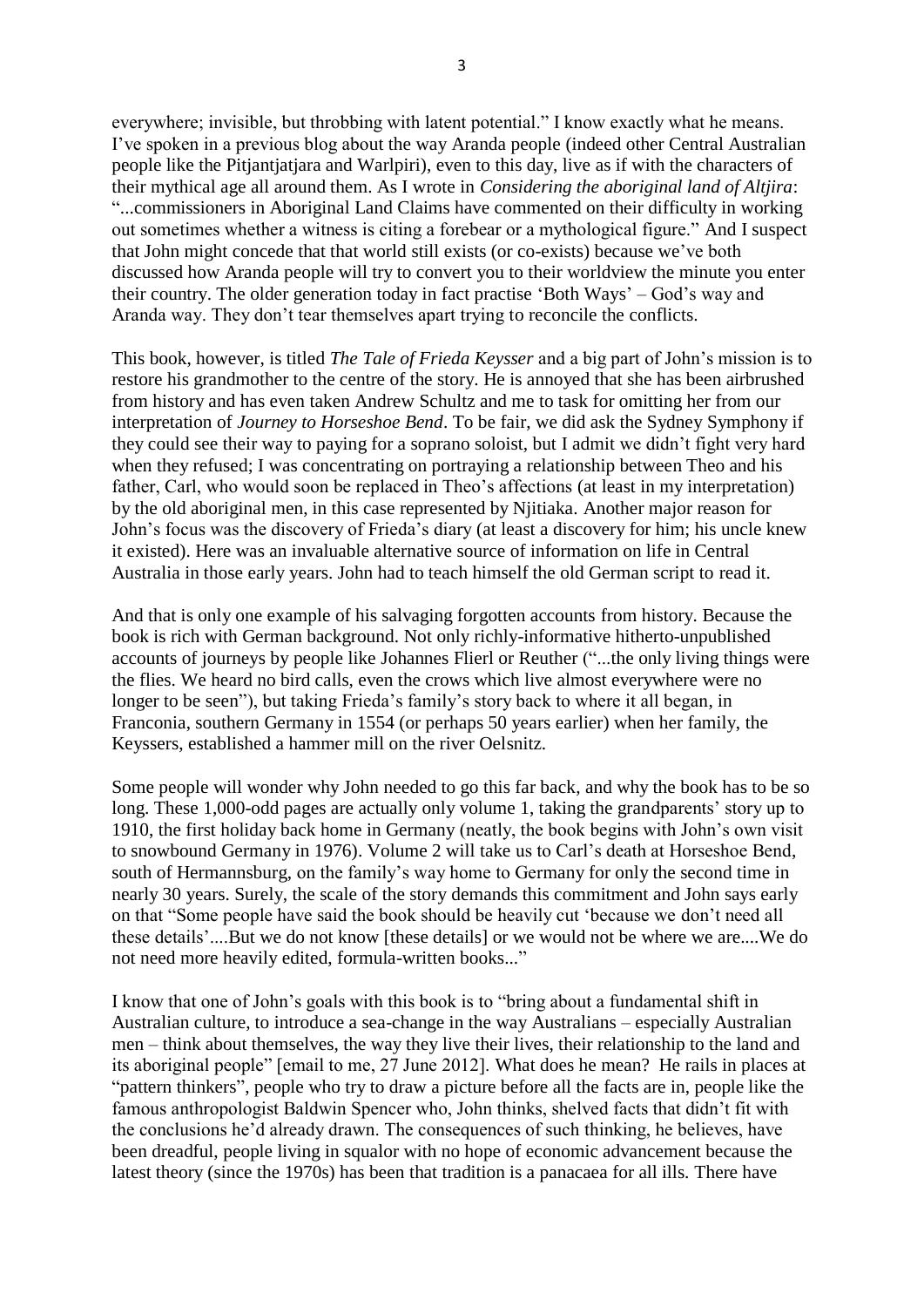been a few other voices lately (I can think of Peter Sutton"s) sounding a warning about the dangers of such thinking.

From a personal point of view, however, I find the starting way back in Germany overwhelming and exhilarating; a huge weight has been hurtled forward by the time we get to Carl and Frieda in the desert. We get a good sense of the reasons for how they responded to this challenging environment and the reasons why they stuck it out, enduring the *Heimweh*! And I have an even more strongly reinforced sense of one of those aspects of *Journey to Horseshoe Bend* that initially attracted me to the subject as a Conservatorium-trained European born in Australia – about the "culture [brought] from Europe and... grounded in Central Australia".

The other great impression this amount of detailed canvas creates is of a huge Whitmanesque or Wagnerian epic sweep that has originated in this mere fleshing out of stories told at home in the Adelaide suburbs. Because this exploration of family lore ends up covering nearly everything I ever heard about in Central Australian history when I was living in Alice Springs – the Burke and Wills expedition (because they came close to Bethesda, the Dieri mission Carl was originally posted to), the Horn Expedition, the meeting of Spencer and Gillen, the Swan and Taplin enquiry, the great 1896 *Engwura* festival, the massacre at Irbmangkara, the arrest for murder of Mounted Constable Willshire (I lived on "Willshire Street"!!), the conversion of Moses Tjalkabota...Why John even goes into almost-expert detail on Sidney Kidman"s horse sales, management of cattle stations and the operations of medieval hammer mills! Thank God this book was not edited.

And thank God, also, it is leavened by John"s characteristic humour. Anyone who has read Ted Strehlow"s books or Barry Hill"s *Broken Song*, his biography of Ted Strehlow, will know that T.G.H.S., had a heavy burden of melancholia. Perhaps John"s humour is a compensation for the hardness of Strehlow hands (father and grandfather). John mentions his uncle Hermann who did not come home after 1945, and of how his mother, Bertha would always say, "How lucky you are to have a father". Finally, in Gunzenhausen in 1976, says John, he would get to meet his cousin Rainer, "and see for myself if I was so much luckier by having a father."

The humour is one reason, but one reason only, why I think John is a finer writer than T.G.H.S. Ted Strehlow had great flights of imagination, particularly in nature description (or in footnote asides!), but John"s writing is more consistent and stylish. He is greatly eloquent. Few have better conveyed the isolation Carl and Frieda must have felt; Carl spending his first months at Hermannsburg before Frieda arrived, the only German speaker in a 28 days' horseriding radius. Or this passage which expresses Frieda"s anguished longing for the climate of her birth:

"Despite the three inches of rain, the Finke did not flood. She longed to see it flood again, because until that happened, the water in the well would stay salty and they would be unable to grow vegetables in their garden. Thanks to Wettengel"s dam holding back earlier floods, it was years since the garden had flourished, years since they had had water that was sweet in the mouth once the rainwater tanks ran dry. She longed for something other than the neverending dryness, the sparse, burnt-off, ascetic harshness of her desert life. She wanted luxuriance, growth, a sense of plenty. Life in the desert was one endless struggle. A struggle, to which there was no end – unless, of course, one simply got out and left. That was the only hope. To leave, and never return."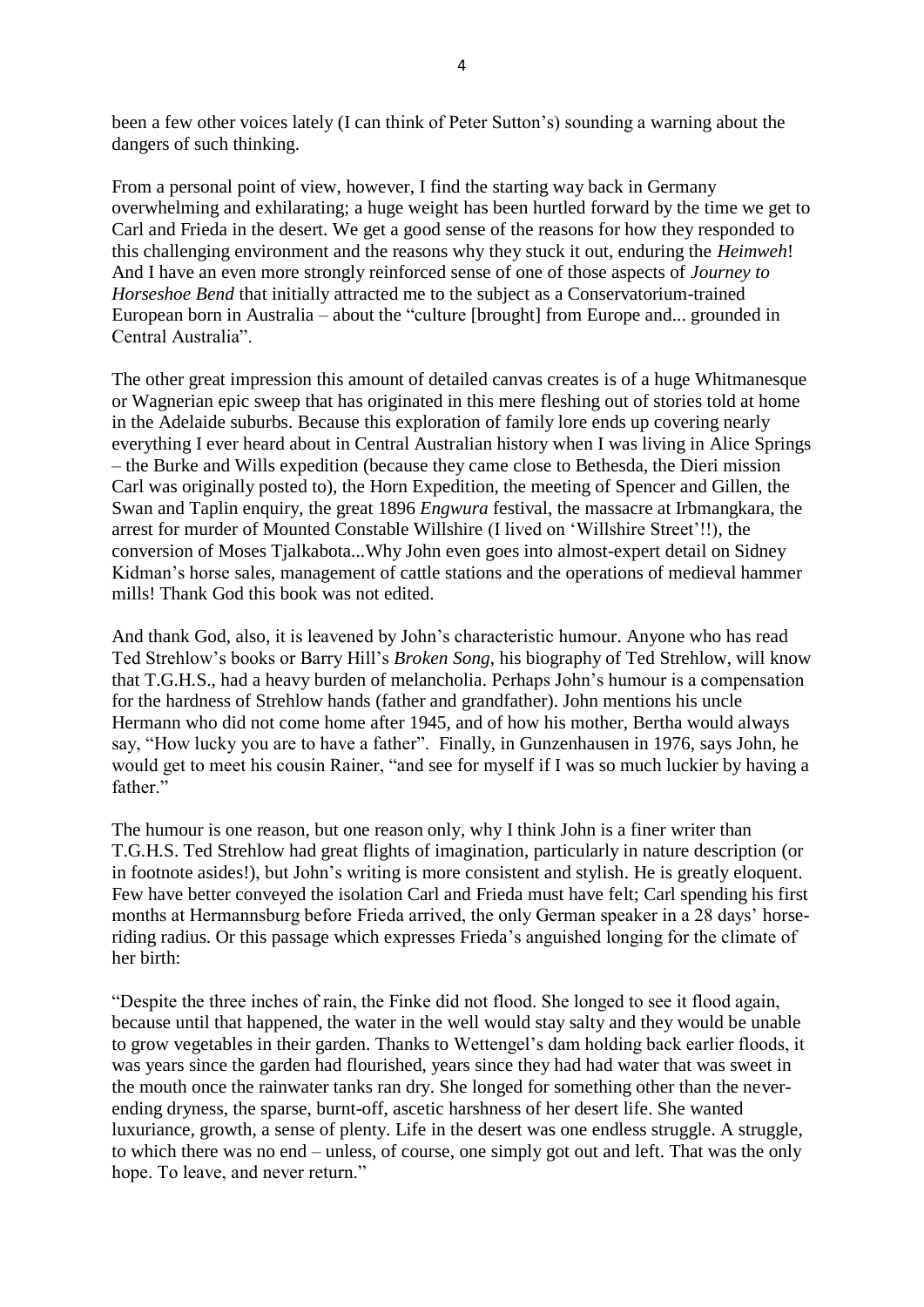Or if I may just quote one favourite slab about Ted/Theo (particularly the second paragraph here):

"He was a romantic of the Hermann Hesse variety, and could not accept his father [Carl]"s attempts to civilise the Aranda, for what Theo loved about them was their "wildness". In a telling passage in *Songs* [*of Central Australia*] he refers to Carl"s Loritja informant Talku giving him his rich lore. "And then he disappeared again one day into the free wild life of his own country'.

"Ah those yearnings, those pangs of unsated *Wuestenliebe*, those memories of campfires quickly covered over with a shovelful of sand as his camel teams rose groaning from their knees to move off across the desert – these were the hankerings in Theo"s soul which no amount of patient study ever could requite, for he never arrived at the end of all his searching and always there was still one more Old Man living beyond the furthermost line of sandhills with secret couplets indentured on his soul..."

*Secrets couplets indentured on his soul* – boy, that gives you a sense of the eternal appeal and allure of the Strehlow project.

Of course there are villains in this piece. Wettengel, the fellow-pastor at Hermannsburg for the years 1901-06, who seems to have become quite unhinged, even poisoned and made poisonous, by the isolation. And Professor Walter Baldwin Spencer (the other half of that pioneering anthropological duo, Spencer and Gillen), who seems to have done effective work in burying Carl"s achievements, disparaging Carl as untutored, not much above the rank of a peasant.

I didn"t realise until I read this book just how much discussion there was about the Aranda in British academia in the 19<sup>th</sup> century. Much of it centred around the meaning of 'Altjira'. I defined "altjira" in the program booklet for *Ingkata* (the workshop opera on Ted Strehlow performed at the Adelaide Festival in 2008) as "a substratum of creativity that has underpinned life from the beginning and continues even today'; it's the realm from which things come into being, and Ted Strehlow himself described it as "eternal, uncreated", elsewhere as "always from always" or "eternity"'. But observers such as Carl claimed that Altjira was a conception of God. Spencer pooh-poohed. Carl"s informants are missionary aborigines, he said, who have been corrupted (whose pure information has been degraded) by association with Christian ideas. Even Spencer"s collaborator, Gillen, somehow ignored (pressured by Spencer?) evidence he"d found of an altjira-like God elsewhere in Central Australia. This all became a massive debate with thinkers like Oxford"s E.B. Tylor and Andrew Lang weighing in on opposing sides, evidence drawn in from eastern Australia, etc... John"s extensive reconstruction of this "punch-up" forced me to realise that Central Australia was one of the great theatres of intellectual debate in the  $19<sup>th</sup>$  century.

But Spencer does not come across as the most honourable of men in all of this discussion. And you could think John was "down" on him (Spencer does shape up as a kind of bête noir in Strehlow family writing). Except that John is fantastic about giving credit where it's due. He once said to me, privately, "Spencer – there was a beautiful writer". And if you look at one of the double page spreads that opens this book, you"ll see something which gives a clue to the generosity of John"s writing. That double page spread contains a list of names. They"re shown against the background of a photograph of Hermannsburg. It is clear that this list is a